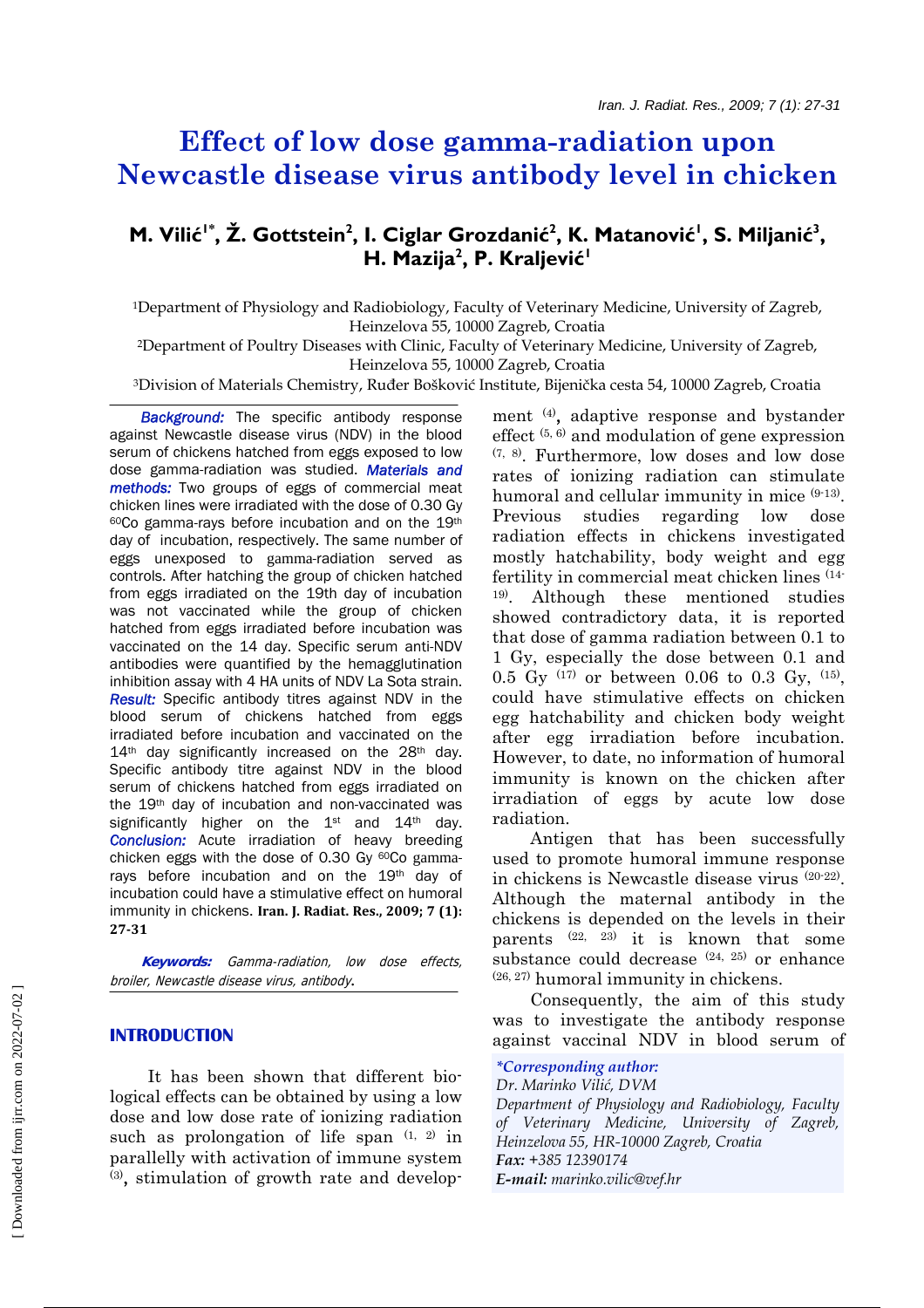chickens hatched from eggs exposed to the dose of 0.30 Gy gamma-rays before and on the 19th day of incubation.

## **MATERIALS AND METHODS**

 Investigations were carried out in two independent experiments.

#### *Eggs*

 Eggs produced by commercial meat chicken lines were irradiated three hours prior to incubation (experiment 1) and on the nineteenth day of incubation (experiment 2). In each experiment, there were included the same number of eggs unexposed to gamma-radiation and served as controls. Non-irradiated eggs were retained in the same place for a period of time equal to that required for irradiated eggs. The study was reviewed and approved by an Ethics Comittee of the Faculty of Veterinary Medicine University of Zagreb.

#### *Irradiation and dosimetry*

 In both experiments eggs were irradiated with the dose of 0.30 Gy gamma radiation from panoramic 60Co source (activity about 3 PBq) of the Ruđer Bošković Institute, Zagreb, Croatia (28). Dose rate was about 23.84 mGy/s, and a source axis-to-egg axis distance was 3.06 m. Dosimetric measurements were performed with an ionization chamber type 2581 and a Farmer Dosimeter type 2570 (NE Technology Limited). The dose is specified as absorbed dose to water (measued free in air).

#### *Incubation*

 All eggs of each experiment were placed in the same commercial incubator Victoria (Pavia, Italy), capacity of 22100 eggs for 19 days. Incubators had automatic control of temperature (37.8 0C), humidity (60-62 % relative humidity), and incubation rack turning (each hour). On the 19th day of incubation the eggs were transferred to hatching trays located in the same incubator.

#### *Chickens*

 After the hatch chickens were housed on the floor at a temperature appropriate to each age interval. Thus, the initial temperature was 33 °C and decreased at a rate of 2 °C per week. During the experimental period the chickens were given feed and water *ad libitum*. Both groups were kept under the same conditions.

#### *Vaccination schedule*

 Chicks were vaccinated against Newcastle disease only in the experiment 1 with a commercial Newcastle disease vaccine (PESTIKAL® La Sota SPF, VETERINA d.o.o., Zagreb, Croatia) by oculonasal route on the 14th day.

#### *Serological examination*

 From all chickens in both experiments blood samples were collected for serological analyses from day 1 up to day 28 in weekly interval. Approximately 1 ml of blood was taken from the right jugular vein. Serum was separated by centrifugation and stored at -18 0C until use. Specific serum anti-NDV antibodies were quantitated by the hemagglutination inhibition (HI) assay as described by OIE (29). The HI titre was defined as the reciprocal of the highest serum dilution completely inhibiting agglutination. Serum antibody titres were expressed as a log<sub>2</sub> values.

#### *Statistical analysis*

 Obtained results of antibody titre against NDV were expressed as mean value  $(mean \pm SE)$  and the significance of differences between the control and irradiated groups was analysed in STATISTICA (30) using Student's t-test whereas p value <0.05 was selected to indicate significance.

#### **RESULTS**

#### *Experiment 1*

 The results of specific HI antibody titre against NDV in the blood serum of chickens hatched from eggs irradiated before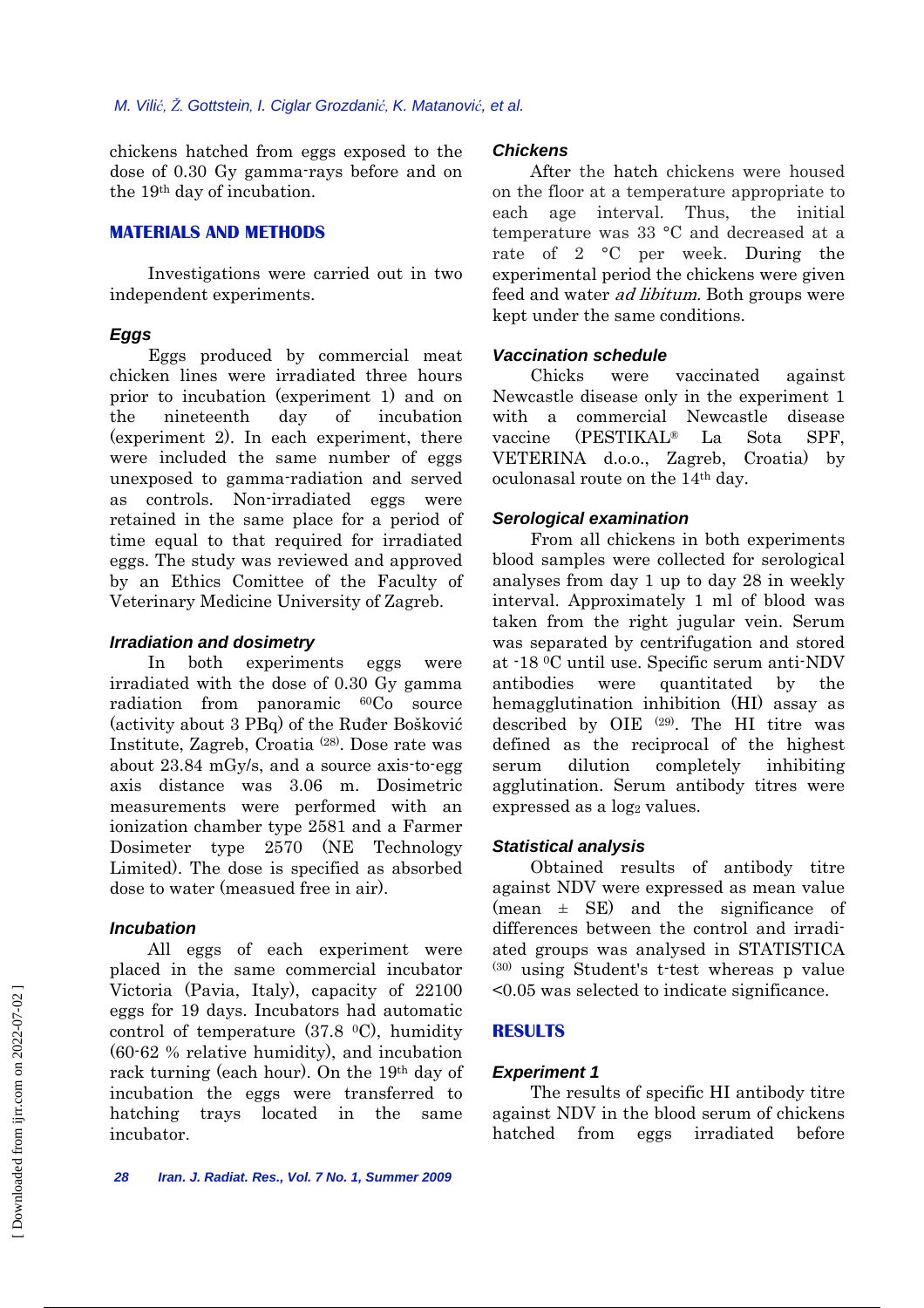incubation and vaccinated on the 14th day are presented in figure 1. Antibody titre against NDV was significantly increased in the blood serum of chickens hatched from irradiated eggs on the 28<sup>th</sup> day ( $p < 0.05$ ).

#### *Experiment 2*

 The results of specific HI antibody titres against NDV in the blood serrum of chickens hatched from eggs irradiated on the 19th day of incubation are presented in figure 2. Antibody titre against NDV in the blood serum of chickens hatched from irradiated eggs was higher than it was in the control group during first three weeks. The difference was statistically significant on the 1<sup>st</sup> day ( $p < 0.05$ ) and the 14<sup>th</sup> day  $(p<0.05)$ .

#### **DISCUSSION**

 Our results demonstrate that acute low-dose radiation (LDR) exposure could enhance maternal HI antibody titre against NDV in chicks as well as antibody titre synthesized in chickens after vaccination (figure 1 and 2). These results suggest that enhanced antibody titre in chicken blood serum might be due to increased antibody transport from yolk sac into embryo circulation or to the direct effect on chicken B-cell development. Namely, it is known that maternal IgG (antibodies) are transferred to offspring across the yolk sac IgG receptors without degradation (31-34). Furthermore, HAMAL *et al.*  $(22)$  reported that level of IgG in chicken plasma directly corresponds to



Figure 1. Serum antibody titres to Newcastle disease virus of chickens hatched from eggs irradiated with the dose of 0.30 Gy gamma-radiation before incubation and vaccinated on the 14th day of age by oculonasal route. Results are expressed as the mean ± standard error (SE) of 10 chickens. \*Star marks represent significant differences (P<0.05) between means of irradiated group and control group.



Figure 2. Serum antibody titres to NDV of chickens hatched from eggs irradiated with the dose of 0.30 Gy gamma-radiation on the 19th day of incubation and non-vaccinated. Results are expressed as the mean ± standard error (SE) of 10 chickens. \*Star marks represent significant differences (P<0.05) between means of irradiated group and control group.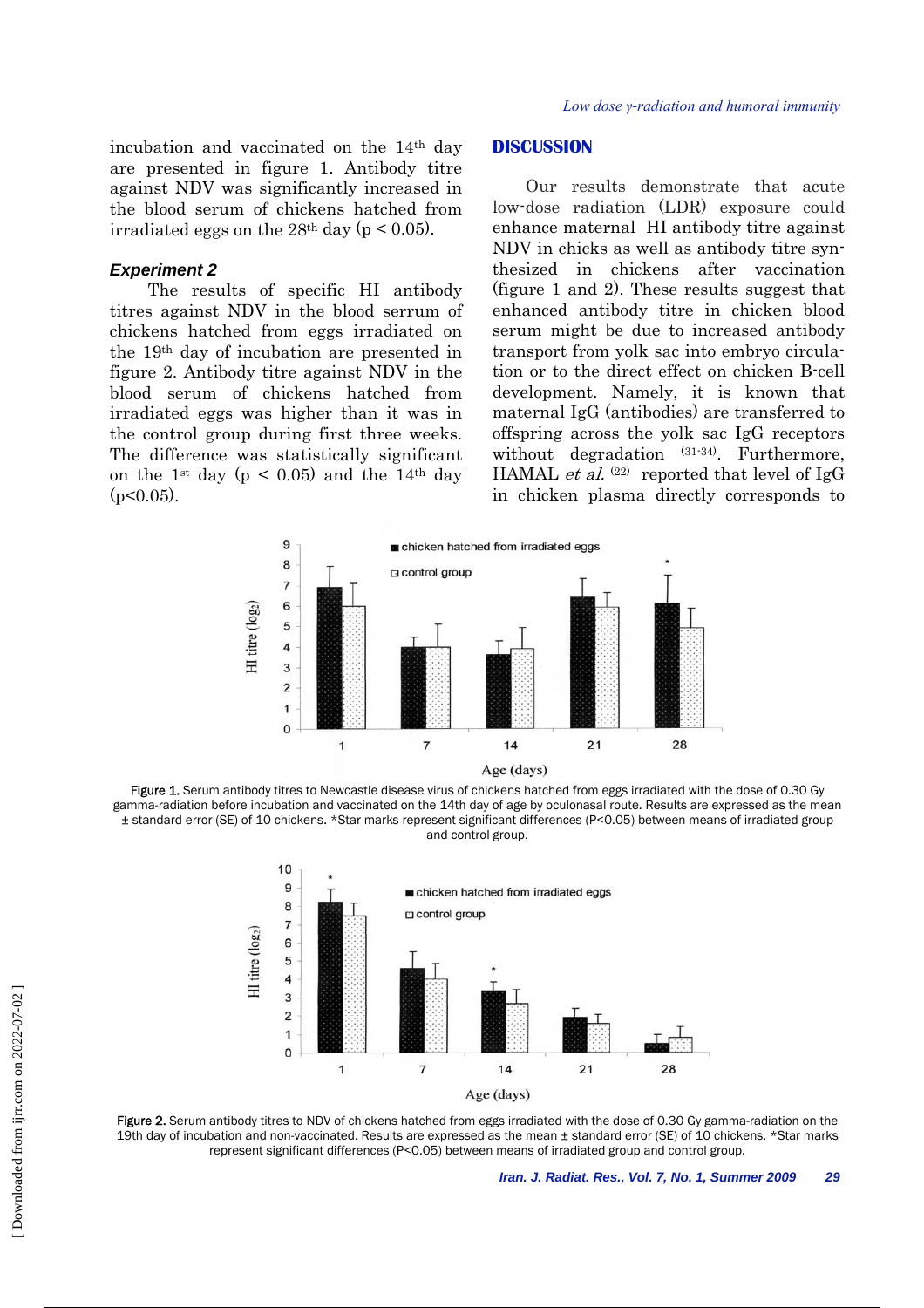#### *M. Vilić, Ž. Gottstein, I. Ciglar Grozdanić, K. Matanović, et al.*

IgG level in hen plasma and is about 30% of it. Our experiment showed that acute LDR exposure on the 19th day of incubation, when the absorption of IgG is the most intensive (35), caused significant change of antibody titre against NDV in newly hatched chicks (figure 2). However, it is still unclear what mechanisms are involved in significant increase of maternal as well as specific antibodies level to NDV in irradiated groups. Yet, we suppose the acute LDR exposure could be responsible for activation of antibody transfer over the yolk sac receptors or expression of genes for mentioned receptors. Namely, WEST et al. (34) firstly purified and characterized chicken yolk sac membrane IgG binding protein in 18-19 day old chicken embryos which they named FcRY receptor and sequenced its gene. Furthermore, they reported an avian protein receptor present on the chicken yolk sac membrane to be responsible for transferring of antibodies from yolk to the embryonic circulation. Since low doses of radiation can modulate protein expressions as well as new, before radiation unknown proteins in mammals (36, 37), it is not to be excluded that dose of 0.3 Gy could not have effect upon the gen expressions of receptors. On the other side, in the experiment 1 chicken hatched from eggs irradiated before incubation and vaccinated on the 14th day after hatch had a significantly higher specific antibody titre against NDV on the 28th day compared to non-vaccinated chickens. We presume that such result could be caused by stimulating effect of acute LDR exposure on: (i) many mediators, like cytokines, which have ability to stimulate the ontogeny and activation of neonatal host defenses (38) or (ii) expression of other molecules which participate in simultaneous reactions between cells during immune response (12).

 In conclusion we want to emphasize that acute exposure of 0.30 Gy gamma-rays applied before and on the 19th day of incubation of hatching eggs seems to stimulate the humoral immunity by

enhancing transport of antibodies from eggs to embryonic circulation as well as by stimulating antibody production after vaccination.

 After this, certainly, lots of questions stay open and answers to them will be results of many researches of LDR in the future on humoral immunity in birds and further extending the knowledge in the field of molecular basis of antibody and IgG transport in hens.

 Our further studies are in progress to test specific anti-NDV antibodies and IgG transfer from parents to eggs and from eggs to embryonic circulation and newly hatched chicks after egg exposures by different low dose radiation in different time of incubation.

#### **ACKNOWLEGMENT**

 This investigation was financed by the Ministry of Science, High Educations and Sport of the Republic of Croatia. The authors wish to thank the Ministry for their financial assistance.

### **REFERENCES**

- 1. Congdon CC (1987) A review of certain low-level ionizing radiation studies in mice and guinea pigs. *Health Phys, 52: 593-597.*
- 2. Caratero A, Courtade M, Bonnet L, Planel H, Caratero C (1998) Effect of a continuous gamma irradiation at a very low dose on the life span of mice. *Gerontology, 44: 272-276.*
- 3. Ina Y and Sakai K (2004) Prolongation of life span associated with immunological modification by chronic low-dose-rate irradiation in MRL-lpr/lpr mice. *Radiat Res, 161: 168-173.*
- 4. Luckey TD (1982) Physiological benefits from low levels of ionizing radiation. *Health Phys, 43: 771-789.*
- *5.* Mothersill C and Seymour C (2004) Radiation-induced bystander effects and adaptive responses--the Yin and Yang of low dose radiobiology? *Mutat Res Fundam Mol Mech Mugag, 568: 121-128.*
- *6.* Streffer C (2004) Bystander effects, adaptive response and genomic instability induced by prenatal irradiation. *Mutat Res Fundam Mol Mech Mugag, 568: 79-87.*
- 7. Hoshi Y, Tanooka H, Miyazaki K, Wakasugi H (1997) Induction of thioredoxin in human lymphocytes with lowdose ionizing radiation. *Biochim Biophys Acta, 1359: 65 -70.*
- 8. Watanabe M, Suzuki K, Kodama S (2002) Specific gene expression by extremely low-dose ionizing radiation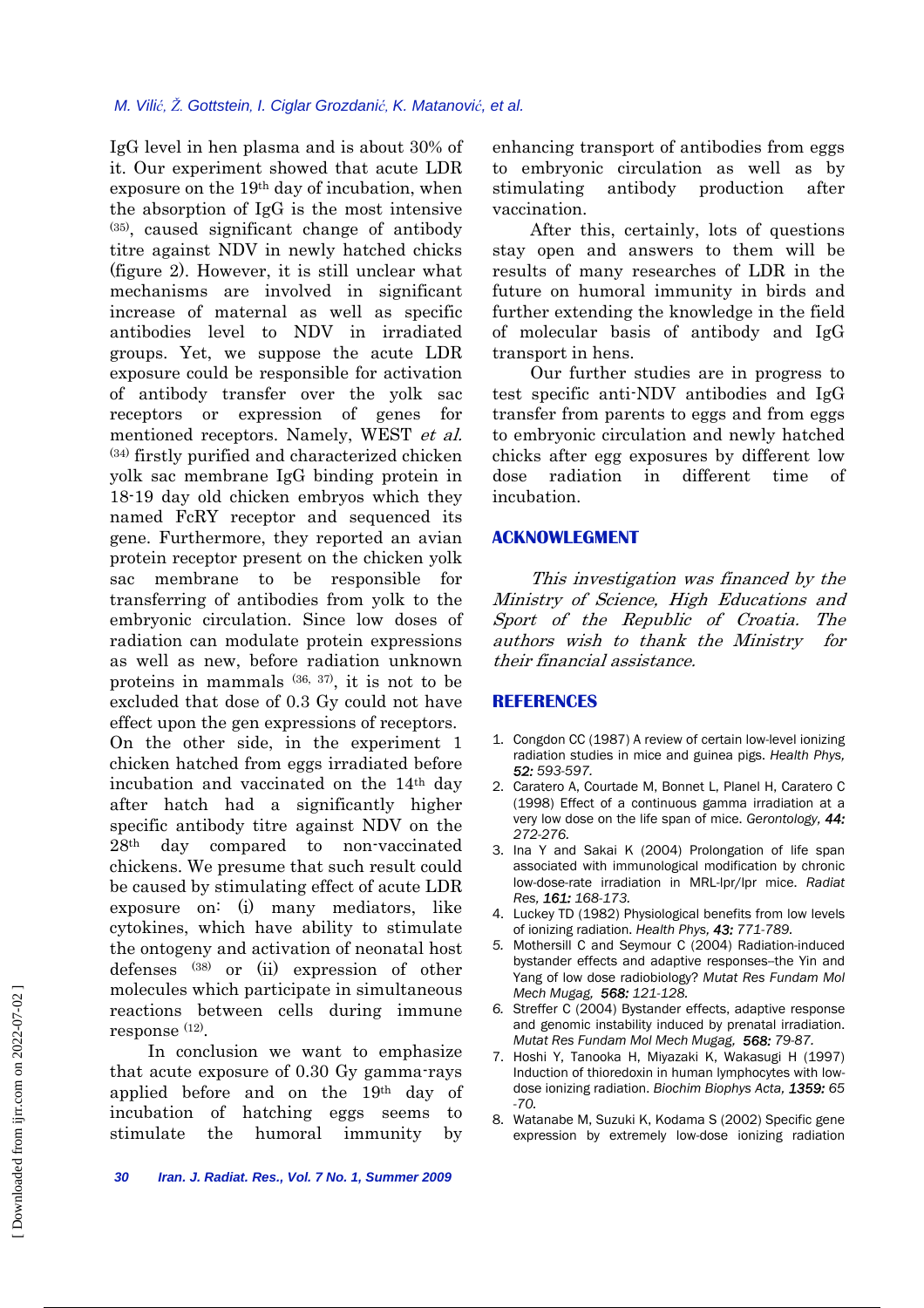#### *Low dose γ-radiation and humoral immunity*

which related to enhance proliferation of normal human diploid cells. *International Congress Series, 1236: 237- 239.*

- 9. Liu SZ, Liu WH, Sun JB (1987) Radiation hormesis: its expression in the immune system. *Health Phys, 52: 579 -583.*
- 10. Safwat A (2000) The immunobiology of low-dose totalbody irradiation: more questions than answers. *Radiat Res, 153: 599-604.*
- *11.* Liu SZ (2003) On radiation hormesis expressed in the immune system. *Crit Rev Toxicol, 33: 431-441.*
- 12. Kojima S, Nakayama K, Ishida H (2004) Low dose gamma-rays activate immune functions via induction of glutathione and delay tumor growth. *J Radiat Res, 45: 33-39.*
- 13. Ina Y and Sakai K (2005) Activation of immunological network by chronic low-dose-rate irradiation in wild-type mouse strains: analysis of immune cell populations and surface molecules. *Int J Radiat Biol, 81: 721-729.*
- 14. Mraz FR (1971) Effect of Continuous Gamma Irradiation of Chick Embryos upon Hatchability and Groowth. *Radiat Res, 48: 164-168*.
- 15. Todorov B, Tchotinski D, Cvetanov I (1986) Effect of low doses gamma-radiation upon the hatchability of eggs and live weight of the broilers hatched. Final programme and Books of abstracts of XVII<sup>th</sup> annual meeting of European Society of Nuclear Methods in Agriculture, Hannover, p. 122.
- 16. Zakaria AH (1989) Effect of low Doses of Gamma Irradiation Before Incubation on Hatchability and Body Weight of Broiler Chickens Hatched Under Commercial conditions. *Poult Sci, 68: 1150-1152.*
- 17. Jilo A and Löhle K (1991) Untersuchungen über den Einflus der gammabestrahlung Co-60 von sperma und Bruteirn verschidener hunerrassen bzw.-genotypen auf die Brutleistungen. *Monatsh Veterinärmed, 46: 622- 625.*
- 18. Zakaria AH (1991) Effect of low doses of Gamma Irradiation prior to egg Incubation on Hatchability and Body Weight of Broiler Chickens. *Br Poult Sci, 32: 103- 107.*
- 19. Gerrits AR and Dijk DJ (1992) Effect of X-ray irradiation of hatching eggs on hatching time, hatchability and broiler weight. *Arch Geflügelk, 56: 179-181.*
- 20. Reynolds DL and Maraqa AD (2000) Protective immunity against Newcastle disease: The role of antibodies specific to Newcastle disease virus polypeptides. *Avian Dis, 44: 138-144.*
- 21. Seal BS, King DJ, Sellers HS (2000) The avian response to Newcastle disease virus. *Dev Comp Immunol, 24: 257-268.*
- *22.* Hamal KR, Burgess SC, Pevzner IY, Erf GF (2006) Maternal Antibody Transfer from Dams to Their Egg Yolks, Egg Whites, and Chicks in Meat Lines of Chickens. *Poult Sci, 85: 1364-1372.*
- 23. Al-Natour MQ, Ward LA, Saif YM, Stewart-Brown B, Keck LD (2004) Effect of diffferent levels of maternally

derived antibodies on protection against infectious bursal disease virus. *Avian Dis, 48: 177-182.*

- 24. Arai S, Kowada T, Takehana K, Miyoshi K, Nakanishi YH, Hayashi M (1996) Apoptosis in the chicken bursa of fabricius induced by X-irradiation. *J Vet Med Sci, 58: 1001-1006.*
- 25. Singhal LK, Bagga S, Kumar R, Chauhan RS (2003) Down regulation of humoral immunity in chickens due to carbendazim. *Toxicol In Vitro, 17: 687-92.*
- 26. Amer S, Na KJ, El-Abasy M, Motobu M, Koyama Y, Koge K, Hirota Y (2004) Immunostimulating effects of sugar cane extract on X-ray radiation induced immunosuppression in the chicken. *Int J Immunopharmaco, 4: 71-77.*
- 27. Kong X, Hu Y, Rui R, Wang D, Li X (2004) Effects of Chinese herbal medicinal ingredients on peripheral lymphocyte proliferation and serum antibody titer after vaccination in chicken. *Int J Immunopharmaco, 4: 975- 982.36.*
- 28. Miljanić S and Ranogajec-Komor M (1997) Application of cavity theory to the response of various TLDs to <sup>60</sup>Co gammas degraded in water. *Phys Med Biol, 42: 1-15.*
- 29. OIE (2005) World Organisation for Animal Health. Manual of Diagnostic Tests and Vaccines for Terrestrial Animals (chapter 2.1.15 on Newcastle disease). Available online at: http://www.oie.int/Eng/Normes/ Mmanual/A\_00038.htm
- 30. StatSoft Inc. (2005) Statistica (data analysis software system). Version 7.1.
- 31. Kramer TT and Cho HC (1970) Transfer of immunoglobulins and antibodies in the hen's egg. *Immunology, 19: 157-167.*
- *32.* Linden CD and Roth TF (1978) IgG receptors on foetal chick yolk sac. *J Cell Sci, 33: 317-328.*
- *33.* Tressler RL and Roth TF (1987) IgG receptors on the embryonic chick yolk sac. *J Biol Chem, 262: 15406- 15412.*
- 34. West AP Jr, Herr AB, Bjorkman PJ (2004) The chicken yolk sac IgY receptor, a functional equivalent of the mammalian MHC-related Fc receptor, is a phospholipase A2 receptor homolog. *Immunity, 20: 601 -610.*
- 35. Kowalczyk K, Daiss J, Halpern J, Roth TF (1985) Quantitation of maternal-fetal IgG transport in the chicken. *Immunology, 54: 755-62.*
- 36. Chen S, Cai L, Li X, Liu S (1999) Low-dose whole-body irradiation induces alteration of protein expression in mouse splenocytes. *Toxicol Lett, 105: 141–152.*
- 37. Chen SL, Cai L, Meng QY, Xu S, Wan H, Liu SZ (2000) Low-Dose Whole-Body Irradiation (LD-WBI) Changes Protein Expression of Mause Thymocytes: Effect of a LD-WBI-Enhanced protein RIP10 On Cell Proliferation and Spontaneous or Radiation-Induced Thymocyte Apoptosis. *Toxicol Sci, 55: 97-106.*
- 38. Kougut MH (2000) Cytokines and prevention of infectious diseases in poultry: a review. *Avian Pathol, 29: 395-404.*